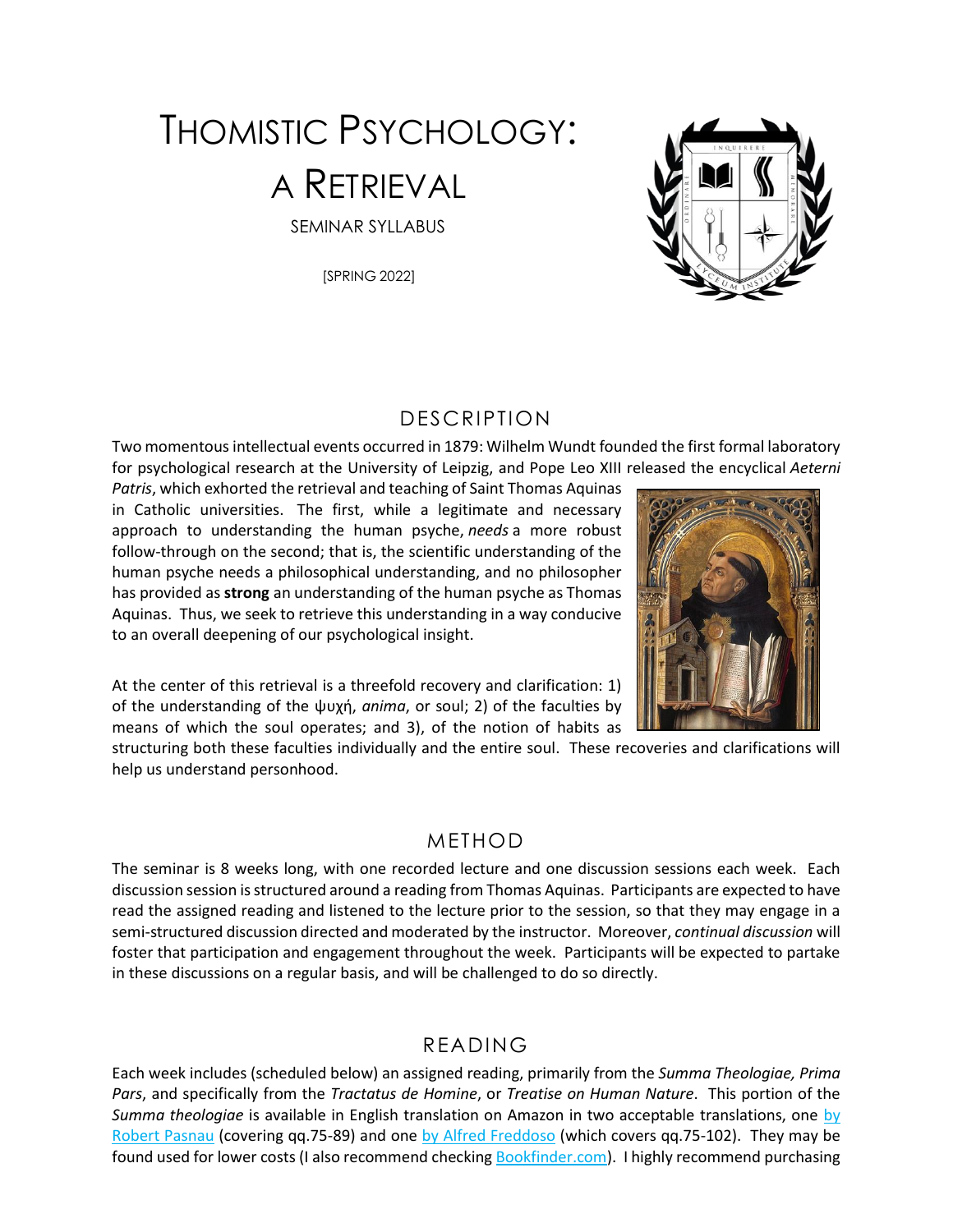these books, as the reading is a central part of participation in the seminar, and while the text is available online [\(https://isidore.co/aquinas/\)](https://isidore.co/aquinas/), nothing beats a physical book. There are many other options for purchasing the *Summa* in translation, so please ask me if you'd like to consider some other options (the [complete](https://www.amazon.com/Summa-Theologiae-Saint-Thomas-Aquinas/dp/1623400147/) *Summa* is available from the Aquinas Institute in a Latin-English facing edition). Secondary readings (provided by PDF) will be taken from Robert Brennan 1941: *[Thomistic Psychology: A Philosophic](https://clunymedia.com/products/thomistic-psychology?_pos=1&_sid=9d4fb8b50&_ss=r)  [Analysis of the Nature of Man](https://clunymedia.com/products/thomistic-psychology?_pos=1&_sid=9d4fb8b50&_ss=r)* and Spalding et al. 2019: *[The Human Person: What Aristotle and Thomas](https://www.amazon.com/Human-Person-Aristotle-Aquinas-Psychology-ebook/dp/B082YY6K41)  [Aquinas Offer Modern](https://www.amazon.com/Human-Person-Aristotle-Aquinas-Psychology-ebook/dp/B082YY6K41) Psychology*. Further supplemental readings may be provided at the instructor's discretion in PDF form.

#### LECTURE

Each week there will also be a 40+ minute audio lecture, posted to Teams at the beginning of the week. This lecture will be based upon the assigned reading, but will also stray into related topics, or may use the reading as a launching point for addressing some related issue (perhaps one more general, or perhaps one more specific). The primary (but not sole) purpose of these lectures is to help clarify some of the more difficult concepts and arguments contained within the reading, as well as to raise specific questions that should help structure and guide our discussion sessions.

There *may* be accompanying visual aids (not necessarily) in order to provide some clarity as to textual points, but one *should* be able, in most cases, to simply listen to the lecture (and perhaps consult the visual aids later). This should allow more flexibility: making the lectures suitable accompaniment for a commute, while doing chores, going for a run, etc.

## DISCUSSION

The heart of the seminar is the discussion session (**Saturdays at 10:00–11:00am ET**): where all the thoughts emergent and encountered throughout the week—via the reading, lecture, and on-going conversations in the Teams channel—are brought into explicit conversation. This allows us to attempt a concerted effort at bringing resolution to our difficulties, and—failing such a resolution—to direct our inquiry further.

Each discussion session will begin with a brief synopsis of the week's material or a question, a focusing on whichever aspects of that material seem most pressing. Beyond the direction provided by the instructor, participants are encouraged to bring their own concerns explicitly into view and to engage with the instructor and one another in civil debate and collective inquiry.

## AUDITS OR COMPLETES

Beginning in 2022, all Lyceum Institute seminar participants will be able to either *audit* the seminar or *complete* the seminar. To **complete** the seminar, the participant **must** submit an essay of 2000+ words pertaining to the subject. This essay may be evaluated for publication in *Reality* and will be included in each Lyceum Institute member's profile, along with the mark of auditing or completing. Due date for a submission is **28 June 2022**.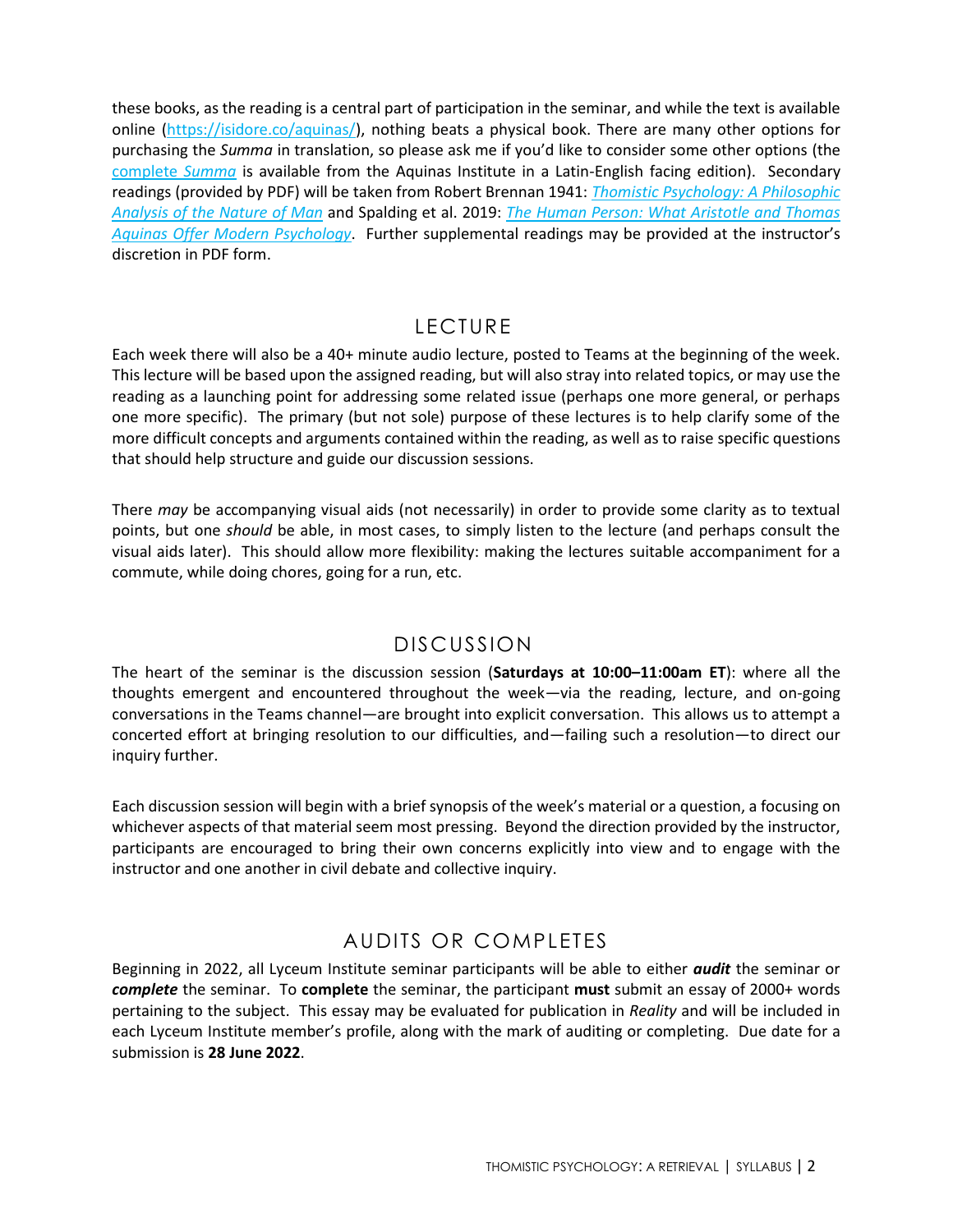## SESSION SCHEDULE

| April<br>$\overline{2}$ | The Current State of Psychology                                                                                         |
|-------------------------|-------------------------------------------------------------------------------------------------------------------------|
|                         | Lecture: A Brief History of Psychology                                                                                  |
|                         | Required:                                                                                                               |
|                         | Kemple 2019: "The Need for Thomistic Retrieval"                                                                         |
|                         | Recommended:                                                                                                            |
|                         | Spalding et al. 2019: "Introduction" in The Human Person: What Aristotle and Thomas<br>Aquinas Offer Modern Psychology. |
| April<br>9              | The Meaning of the Ψυχή   Anima   Soul                                                                                  |
|                         | Lecture: The Scientific Nature of Thomistic Psychology<br>Required:                                                     |
|                         | 1266-68: Summa Theologiae, Prima Pars (ST la), q.75-76.                                                                 |
|                         | Recommended:                                                                                                            |
|                         | Brennan 1941: "Man: The Integer" in Thomistic Psychology: A Philosophical Analysis of<br>the Nature of Man.             |
| April<br>16             | Objects, Operations, and Faculties                                                                                      |
|                         | Lecture: The Methodology of Philosophical Psychology                                                                    |
|                         | Required:                                                                                                               |
|                         | 1266-68: ST la, q.77.                                                                                                   |
|                         | Recommended:                                                                                                            |
|                         | Spalding et al. 2019: "The Metaphysical Foundations of the Human Person" in The<br>Human Person.                        |
| April<br>23             | The Lower Faculties                                                                                                     |
|                         | Lecture: Our Animality<br>Required:                                                                                     |
|                         | 1266-68: ST la, q.78, 80-81.                                                                                            |
|                         | Recommended:                                                                                                            |
|                         | Brennan 1941: "The Sensitive Knowledge of Man" and "The Passions and Actions of<br>Man" in Thomistic Psychology.        |
| April<br>30             | BREAK                                                                                                                   |
| May<br>7                | The Higher Faculties                                                                                                    |
|                         | Lecture: Our Intellectuality<br>Required:                                                                               |
|                         | 1266-68: ST la, q.79, 82-83.<br>$\bullet$                                                                               |
|                         | Recommended:                                                                                                            |
|                         | Spalding et al. 2019: "Emotion and Cognition" in The Human Person.                                                      |
| May<br>14               | Consciousness                                                                                                           |
|                         | Lecture: The Metaphysical Grounds of Consciousness                                                                      |
|                         | Required:                                                                                                               |
|                         | 1266-68: ST la, q.84.<br>$\bullet$                                                                                      |
|                         | Recommended:                                                                                                            |
|                         | Spalding et al. 2019: "Embodied and Humanistic Views of Cognition" in The Human<br>Person.                              |
| May<br>21               | <b>Habits and Consciousness</b>                                                                                         |
|                         | Lecture: The Formation of Behavioral Patterns                                                                           |
|                         | Required:                                                                                                               |